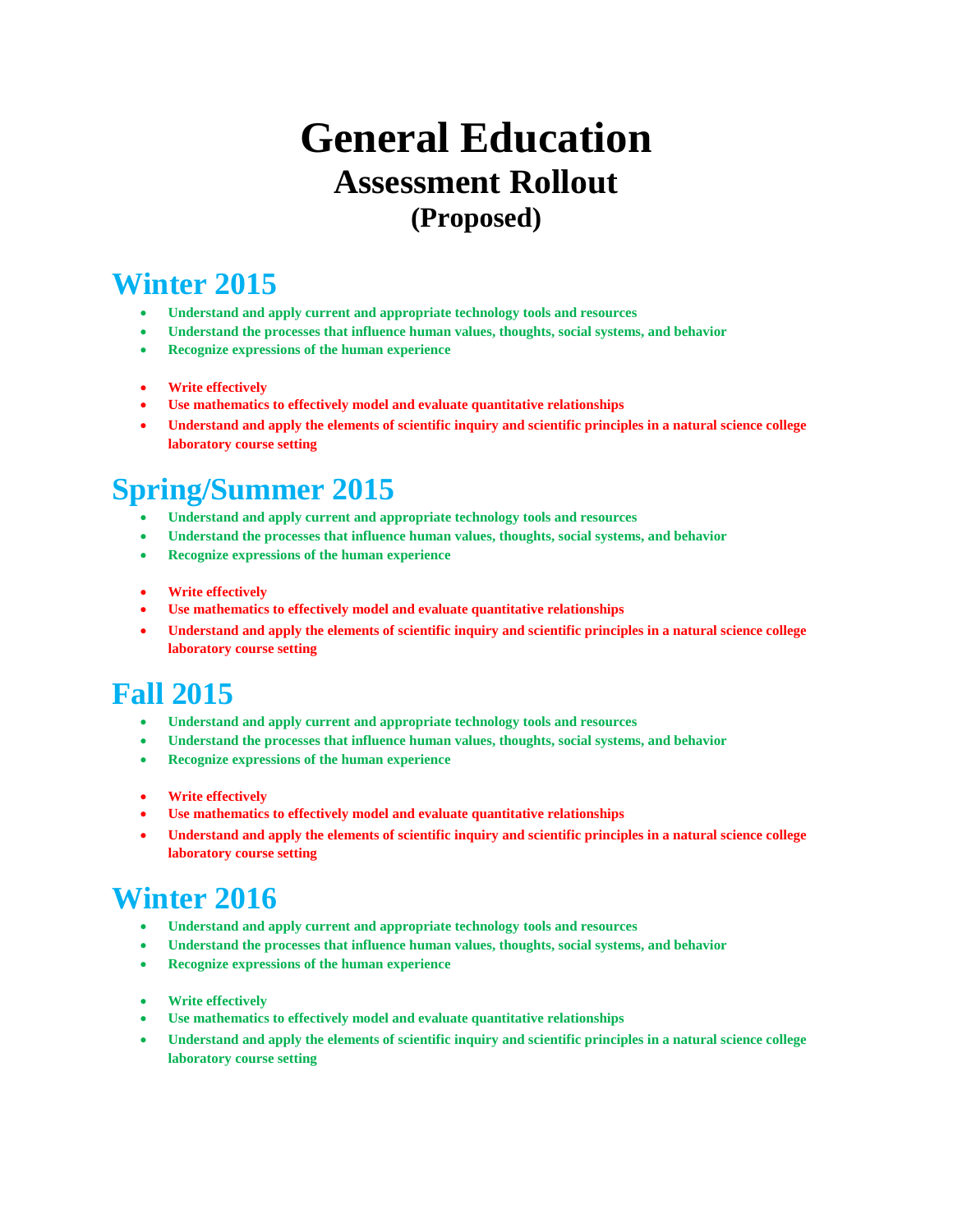# **Spring/Summer 2016**

- **Understand and apply current and appropriate technology tools and resources**
- **Understand the processes that influence human values, thoughts, social systems, and behavior**
- **Recognize expressions of the human experience**
- **Write effectively**
- **Use mathematics to effectively model and evaluate quantitative relationships**
- **Understand and apply the elements of scientific inquiry and scientific principles in a natural science college laboratory course setting**

### **Fall 2016**

- **Understand and apply current and appropriate technology tools and resources**
- **Understand the processes that influence human values, thoughts, social systems, and behavior**
- **Recognize expressions of the human experience**
- **Write effectively**
- **Use mathematics to effectively model and evaluate quantitative relationships**
- **Understand and apply the elements of scientific inquiry and scientific principles in a natural science college laboratory course setting**

### **Winter 2017**

- **Understand and apply current and appropriate technology tools and resources**
- **Understand the processes that influence human values, thoughts, social systems, and behavior**
- **Recognize expressions of the human experience**
- **Write effectively**
- **Use mathematics to effectively model and evaluate quantitative relationships**
- **Understand and apply the elements of scientific inquiry and scientific principles in a natural science college laboratory course setting**

# **Spring/Summer 2017**

- **Understand and apply current and appropriate technology tools and resources**
- **Understand the processes that influence human values, thoughts, social systems, and behavior**
- **Recognize expressions of the human experience**
- **Write effectively**
- **Use mathematics to effectively model and evaluate quantitative relationships**
- **Understand and apply the elements of scientific inquiry and scientific principles in a natural science college laboratory course setting**

### **Fall 2017**

- **Understand and apply current and appropriate technology tools and resources**
- **Understand the processes that influence human values, thoughts, social systems, and behavior**
- **Recognize expressions of the human experience**
- **Write effectively**
- **Use mathematics to effectively model and evaluate quantitative relationships**
- **Understand and apply the elements of scientific inquiry and scientific principles in a natural science college laboratory course setting**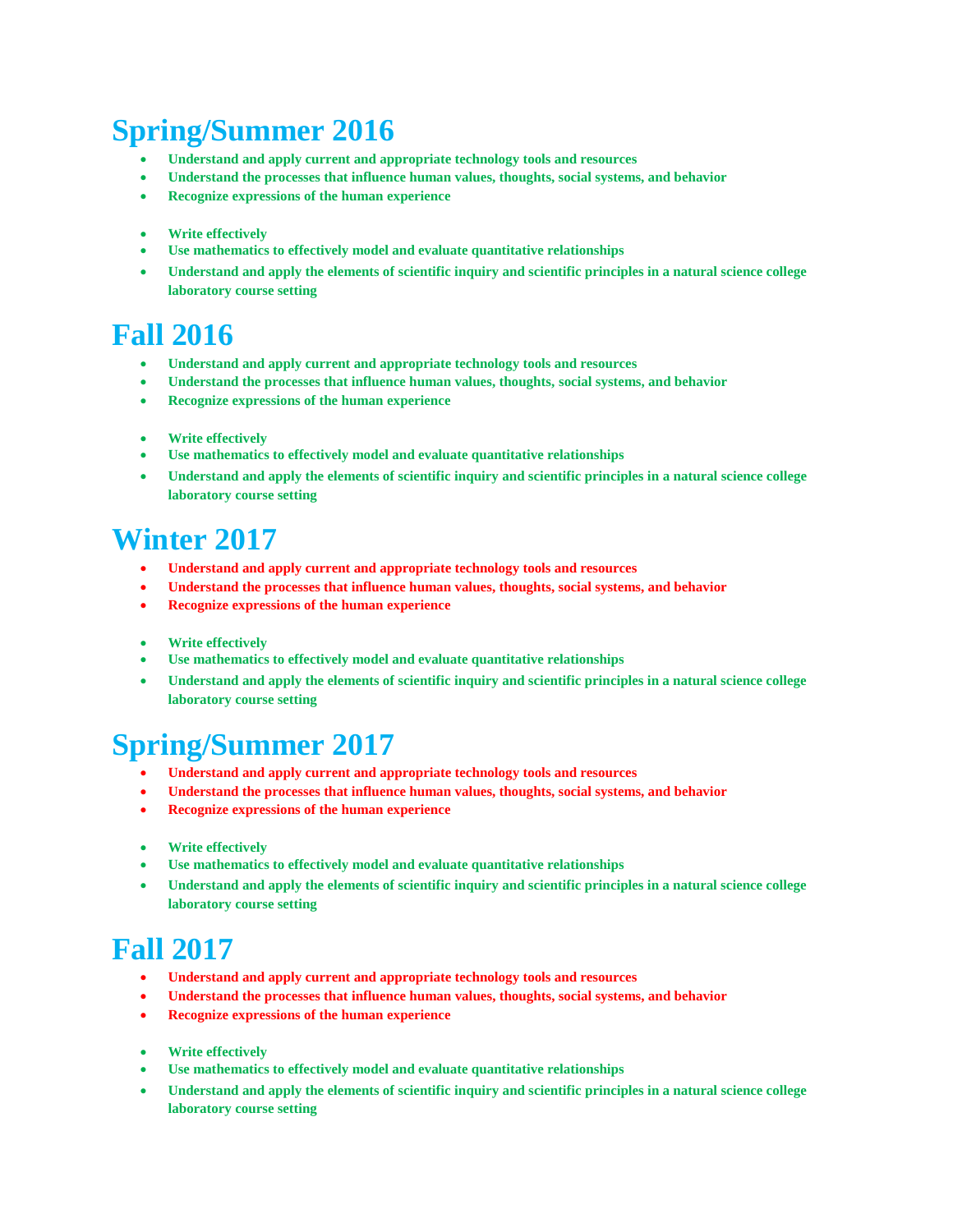# **Winter 2018**

- **Understand and apply current and appropriate technology tools and resources**
- **Understand the processes that influence human values, thoughts, social systems, and behavior**
- **Recognize expressions of the human experience**
- **Write effectively**
- **Use mathematics to effectively model and evaluate quantitative relationships**
- **Understand and apply the elements of scientific inquiry and scientific principles in a natural science college laboratory course setting**

# **Spring/Summer 2018**

- **Understand and apply current and appropriate technology tools and resources**
- **Understand the processes that influence human values, thoughts, social systems, and behavior**
- **Recognize expressions of the human experience**
- **Write effectively**
- **Use mathematics to effectively model and evaluate quantitative relationships**
- **Understand and apply the elements of scientific inquiry and scientific principles in a natural science college laboratory course setting**

### **Fall 2018**

- **Understand and apply current and appropriate technology tools and resources**
- **Understand the processes that influence human values, thoughts, social systems, and behavior**
- **Recognize expressions of the human experience**
- **Write effectively**
- **Use mathematics to effectively model and evaluate quantitative relationships**
- **Understand and apply the elements of scientific inquiry and scientific principles in a natural science college laboratory course setting**

### **Winter 2019**

- **Understand and apply current and appropriate technology tools and resources**
- **Understand the processes that influence human values, thoughts, social systems, and behavior**
- **Recognize expressions of the human experience**
- **Write effectively**
- **Use mathematics to effectively model and evaluate quantitative relationships**
- **Understand and apply the elements of scientific inquiry and scientific principles in a natural science college laboratory course setting**

# **Spring/Summer 2019**

- **Understand and apply current and appropriate technology tools and resources**
- **Understand the processes that influence human values, thoughts, social systems, and behavior**
- **Recognize expressions of the human experience**
- **Write effectively**
- **Use mathematics to effectively model and evaluate quantitative relationships**
- **Understand and apply the elements of scientific inquiry and scientific principles in a natural science college laboratory course setting**